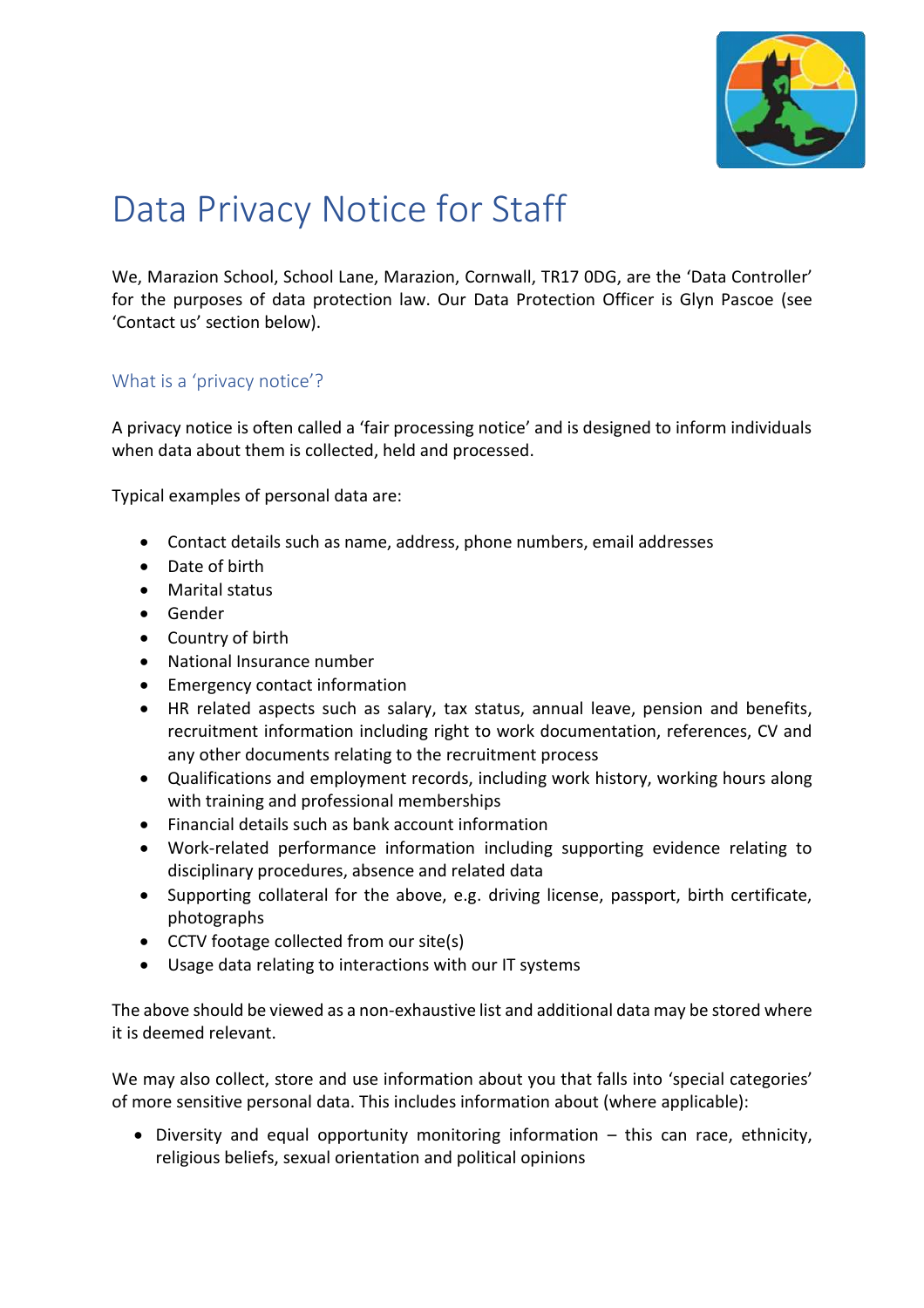

- Trade union membership
- Health, including any medical conditions, and sickness records

We may also collect, use, store and share (when appropriate) information regarding criminal convictions and offences.

We may also hold data about you that we have received from other organisations, including other education institutes, social services and the Disclosure and Barring Service (DBS) in respect of criminal offence information.

# What is the purpose of holding the data?

- To enable financial transactions e.g. payroll and/or billing along with modelling
- Statutory reporting e.g. to demonstrate equal opportunities employment
- To support efficient administration (e.g. performance reviews and workforce data)
- To provide safe recruitment in line with government/group/local authority best practise
- Support the work of the School Teachers' Review Body

## Use of personal data in automated decision making and profiling?

We do not process and personal data through automated decision making or profiling.

## Use of personal data for marketing?

Where consent has been received, we may send marketing and information by email, SMS or post promoting Multi Academy Trust events, campaigns, charitable causes or services that may be of interest.

To opt out of receiving such communications please contact the Data Protection Representative.

## What is our lawful purpose?

Data must only be collected and processed when allowable by law. Typically this is when:

- We are required to hold / process data to fulfil a contract or deliver a service
- We are required to hold / process data to comply with legal obligations
- We are required to hold / process data to comply with your vital interests
- It is in the public interest to do so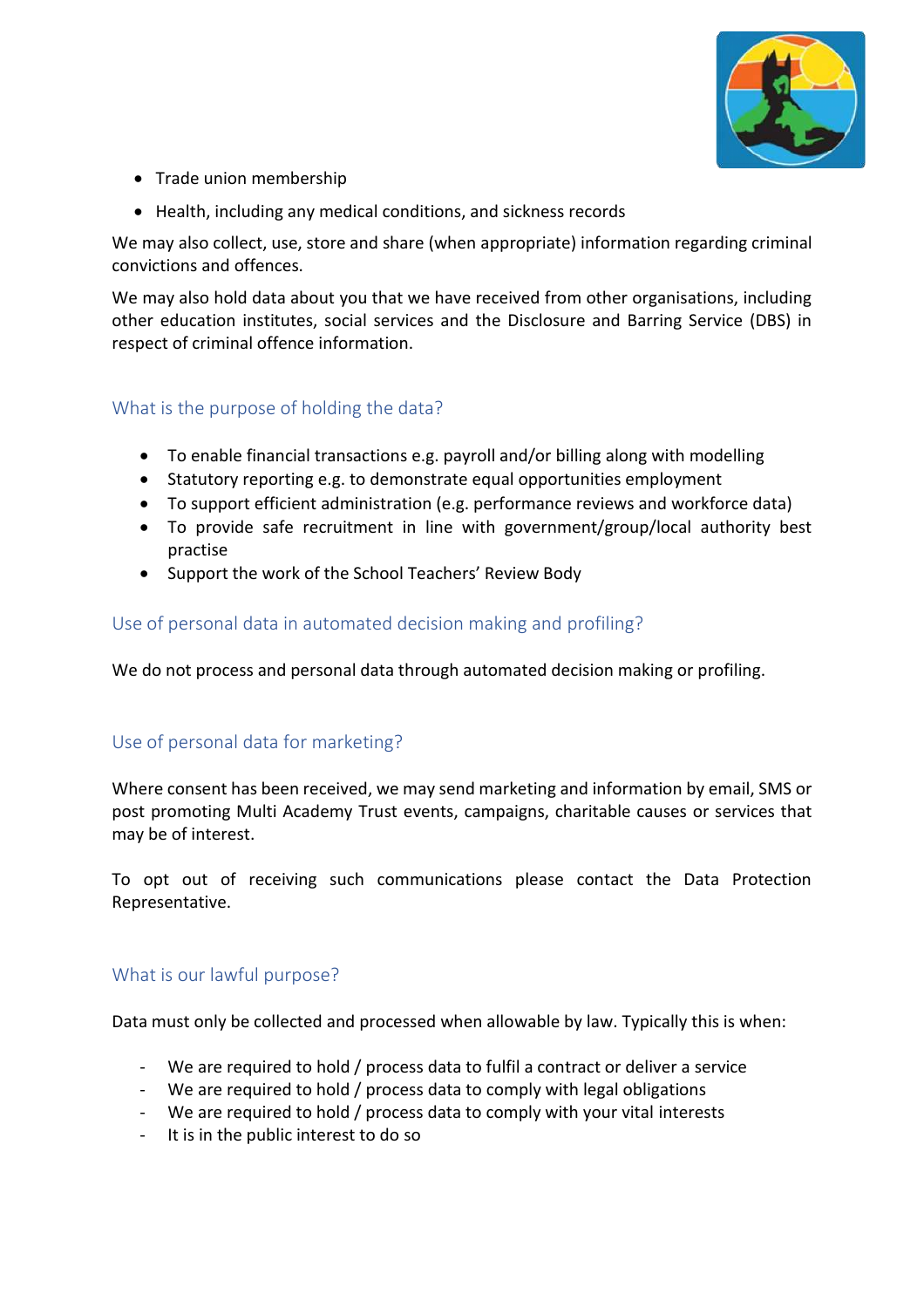

In addition to the above, it is allowable to hold/process personal data when we have received explicit consent to do so and/or to protect your or someone else's vital interests.

Where you have provided us with consent to use your data, you may withdraw this consent at any time. We will make this clear when requesting your consent and explain how you go about withdrawing consent if you wish to do so.

Some of the reasons listed above for collecting and using personal information about you overlap, and there may be several grounds which justify the school's use of your data.

Processing criminal convictions and sensitive information; we collect, use and hold sensitive information such as criminal convictions on the lawful basis of contract, legal obligation and public task.

# What is our basis for using special category data?

We only collect, store and process special category data when we have both a lawful basis and one of the below conditions for processing as set out in data protection law:

- Explicit consent has been obtained
- Protecting an individual's vital interests in emergency cases where you are physically or legally incapable of giving consent
- The data has already been made public by you
- Processing for legal claims
- Processing ir for substantial public interest as defined in legislations
- Processing for health or social care purposes, and the processing is done by or under the direction of a health or social work professional or by another person obliged to confidentially under law
- Processing for public health reasons, and the processing is done by or under the direction of a health professional or by another person obliged to confidentially under law
- Processing for archiving purposes, scientific or historical research purposes or for statistical purposes and the processing is in the public interest.
- Performing an obligation or right in relation to employment, social security or social protection law

Criminal offence data is only collected, stored and processed when we have both a lawful basis and one of the below conditions for processing as set out in data protection law:

- Consent has been obtained
- Protecting an individual's vital interests in emergency cases where you are physically or legally incapable of giving consent
- The data has already been made public by you
- Processing it for or in connection with legal proceedings, to obtain legal advice or exercise or defence of establishment legal rights
- Processing for reasons of substantial public interest as defined in legislation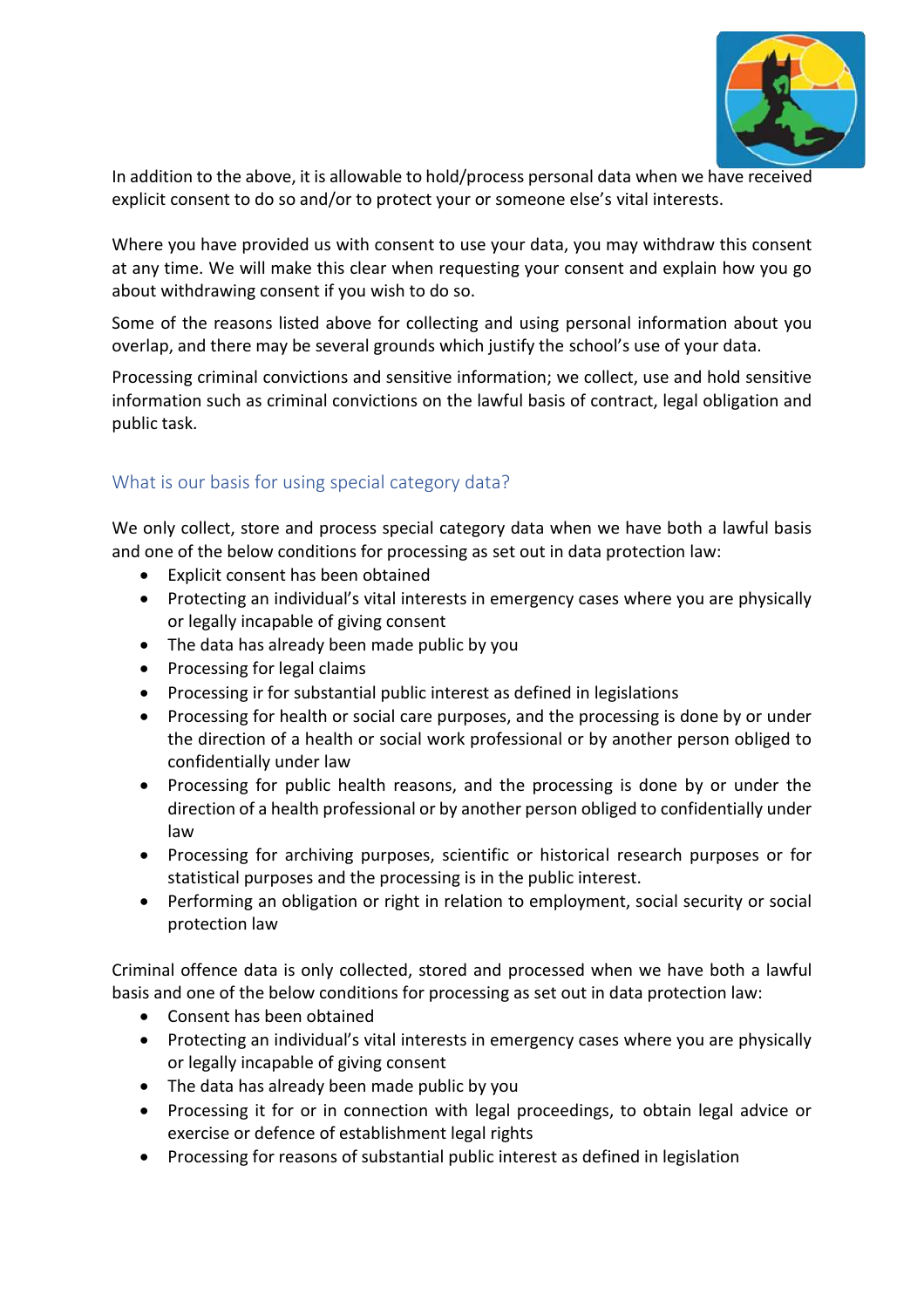

## How is information collected?

Personal data will fall into two categories: mandatory (in as much as you must comply with the request to provide the data) and optional (where there is a choice whether to supply information or not). As a Data Controller, we must highlight to you which of the above scenarios is applicable.

Most of the data we hold about you will come from you, but we may also hold data about you from:

- Local authorities
- Government departments or agencies
- Police, courts, tribunals

# How is data stored?

Personal data is kept secure and may only be used for the purposes relevant to administering your employment. At the point of your employment being terminated by either party, the data will be subject to our standard retention period followed by secure disposal.

A copy of this schedule can be obtained from the [Information and Records Management](http://irms.org.uk/?page=schoolstoolkit&terms=%22toolkit+and+schools%22)  Society's [Toolkit for Schools.](http://irms.org.uk/?page=schoolstoolkit&terms=%22toolkit+and+schools%22)

#### How we share your data

Data will not be shared with any third party without your consent unless either allowable by law or indicated as part of our policies. Assuming either of the above apply, data can be shared with:

- Central government and our local authority (Cornwall) to meet our legal obligations to share certain information with them, such as safeguarding concerns
- The Department for Education to meet our legal obligations to share certain information with it, such as workforce census returns
- Our regulator Ofsted to meet our legal obligations such as safeguarding and assessment monitoring data etc.
- Suppliers and service providers to enable them to provide the service we have contracted them for such as contact information for text / SMS / app messaging services
- Financial organisations to enable them to provide the service we have contracted them for, such as bank account details to enable paying of invoices and monthly pay runs etc.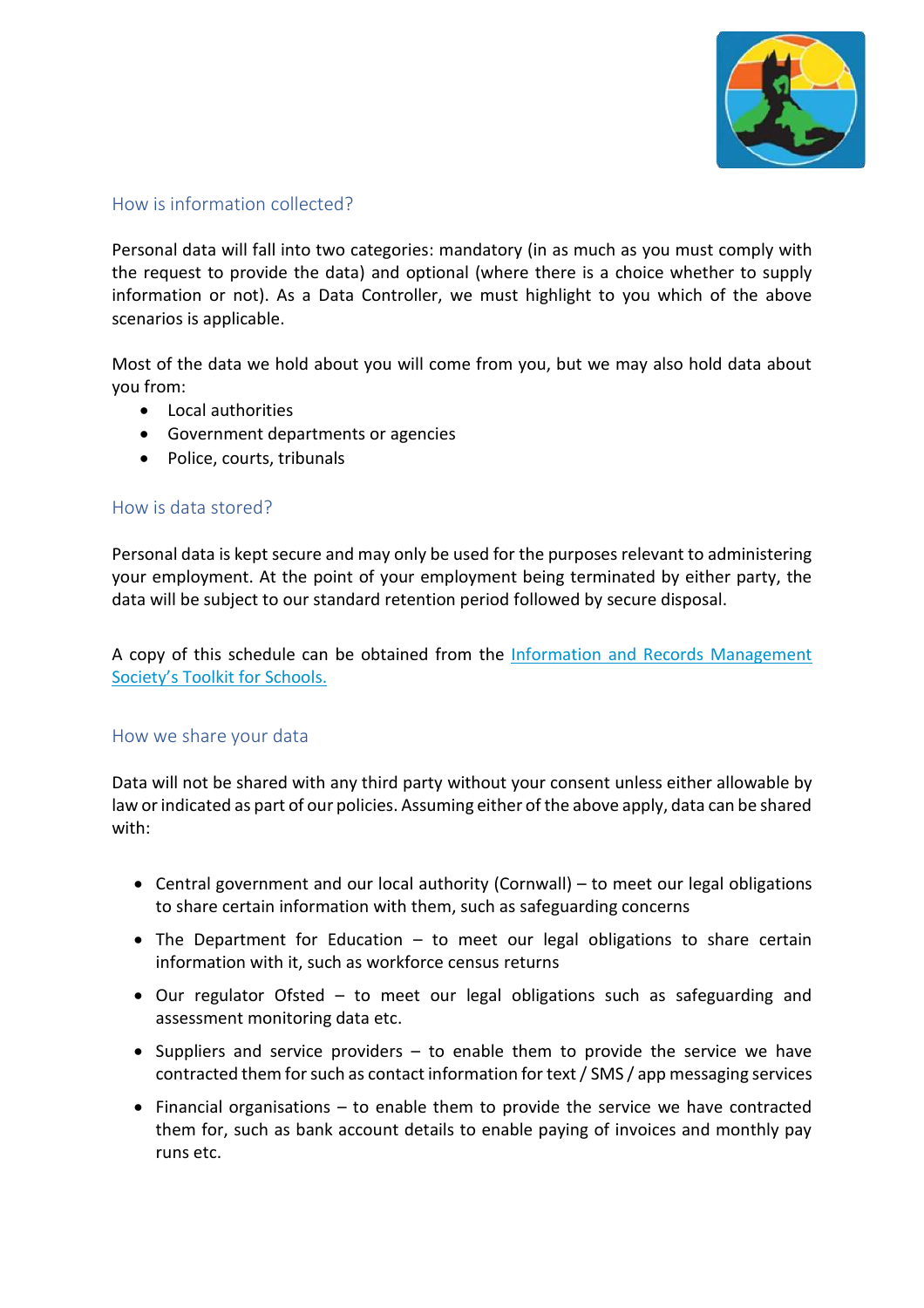

- Our auditors to meet our legal obligations and to assess the quality of our services, such as pay-related information
- Trade unions and associations to meet our legal obligations, such as safeguarding and HR employment aspects
- Professional advisers and consultants to support pupil learning and enable them to provide the service we have contracted them for, such as training needs/support and performance management
- Health authorities to meet our public task and vital interests of our staff.
- Health and social welfare organisations to meet our public tasks and vital interests of our staff.
- Police forces, courts, tribunals to meet our legal obligations to share certain information with them, such as safeguarding
- Employment and recruitment agencies to support safer recruitment obligations, such as number of days absent, safeguarding and any active disciplinary on file

Where allowable and appropriate, data may be transferred outside of the EEA (European Economic Area) in accordance with the Data Protection Act 2018.

# How can I see what personal information is held about me? Your rights

To gain access to a report of the data held about you, please complete a 'subject access request'. If we do hold information about you we will provide the following information:

- A description of the data
- A reason for holding the data
- Where we obtained the data if not from you or your child
- How long the data will be retained for
- Whether the data has been shared and with whom
- Whether any automated decision-making has been applied
- A copy of the data in an intelligible format

Upon receiving the request we will produce the report within 15 school days. To request access please contact your school's Data Protection Representative.

## Other rights

As a data subject, you have the right to:

- Formally object to the use of your data if it is likely to cause or result in damage, upset or distress
- In certain circumstances have inaccurate data corrected, removed or restrictions placed on its processing
- In certain circumstances have the data we hold about you deleted or destroyed